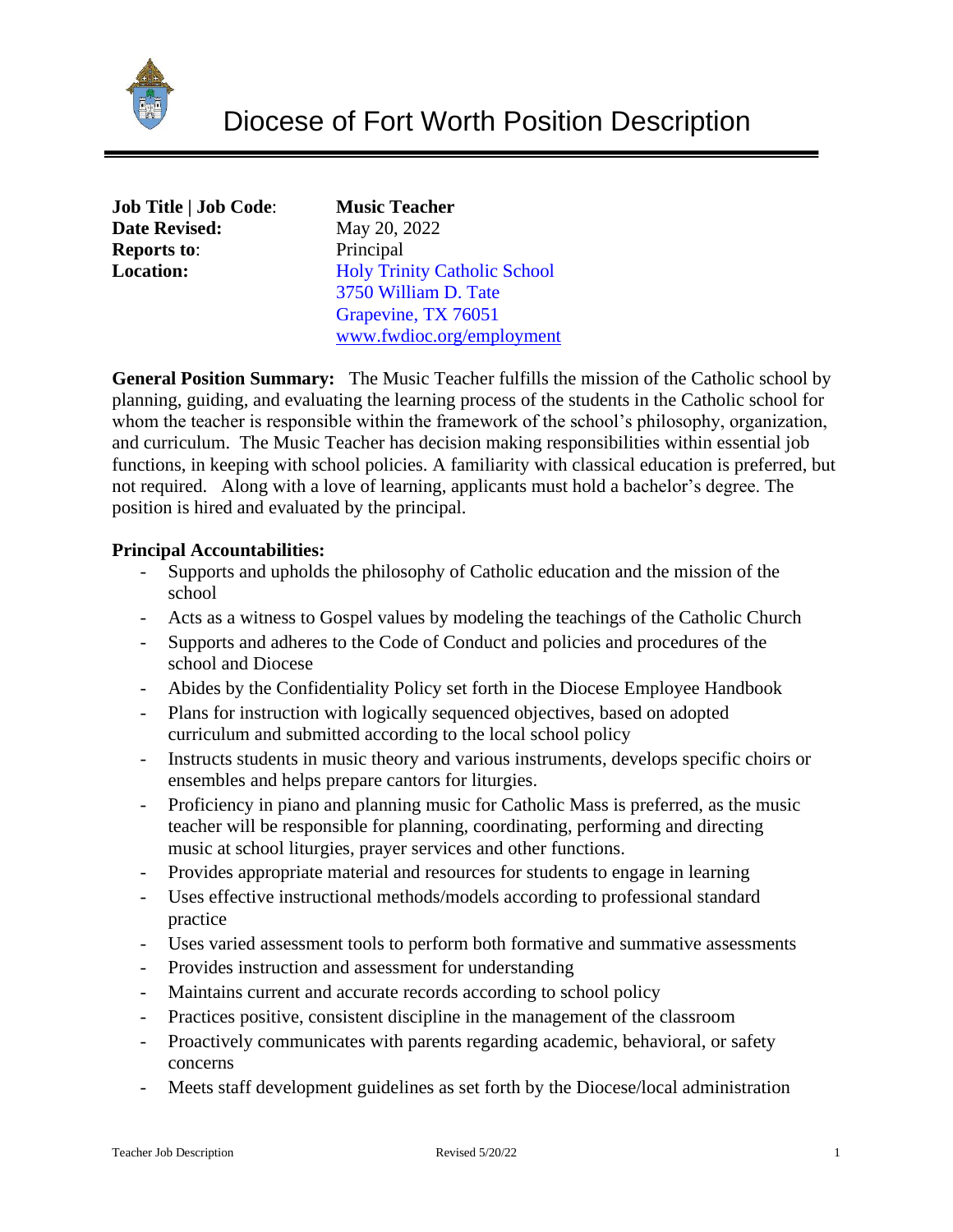

- Demonstrates professionalism in conduct, demeanor, and work habits
- Maintains a work schedule that maximizes availability to the school, students and staff
- Responsible for all other projects, tasks, committees, etc., as assigned.

## **Important Job Functions:**

- Collaborates with peers to enhance the work environment and support instructional planning
- Conferences with parents upon request and responds to messages in a timely manner
- Demonstrates gains in student performance that are in keeping with school goals
- Demonstrates a willingness to respond to individual learning needs.

## **Supervision Given and/or Received:**

- Reports directly to the principal

#### **Internal Contacts:**

- Effectively communicates with other school staff

## **External Contacts:**

- Effectively communicates with parents, volunteers, adults, as well as other schools, churches and employees throughout the diocese.

#### **Working Conditions and/or Physical Requirements:**

- Required to work some nights and weekends
- Required to manage high to moderate levels of stress
- Required to teach a part-time schedule
- Required to work in standard classroom and school conditions
- Required to lift or carry classroom supplies, textbooks, furniture, and equipment
- Required to maintain composure and avoid inappropriate displays of emotion
- Required to sit, stand, bend, stoop, reach, grab, pull, hear, see, and speak on a daily basis
- Required to perform repetitive physical tasks such as computer keyboarding, writing, and reading
- Required to monitor students in a variety of locations including those with noise, activity, and inclement weather

# **Travel Requirements:**

- No travel required other than field trips

#### **Education and Experience Preferred:**

- Bachelor's degree
- Meets the minimum requirements for teaching field as set forth by the Diocese and **TCCED**